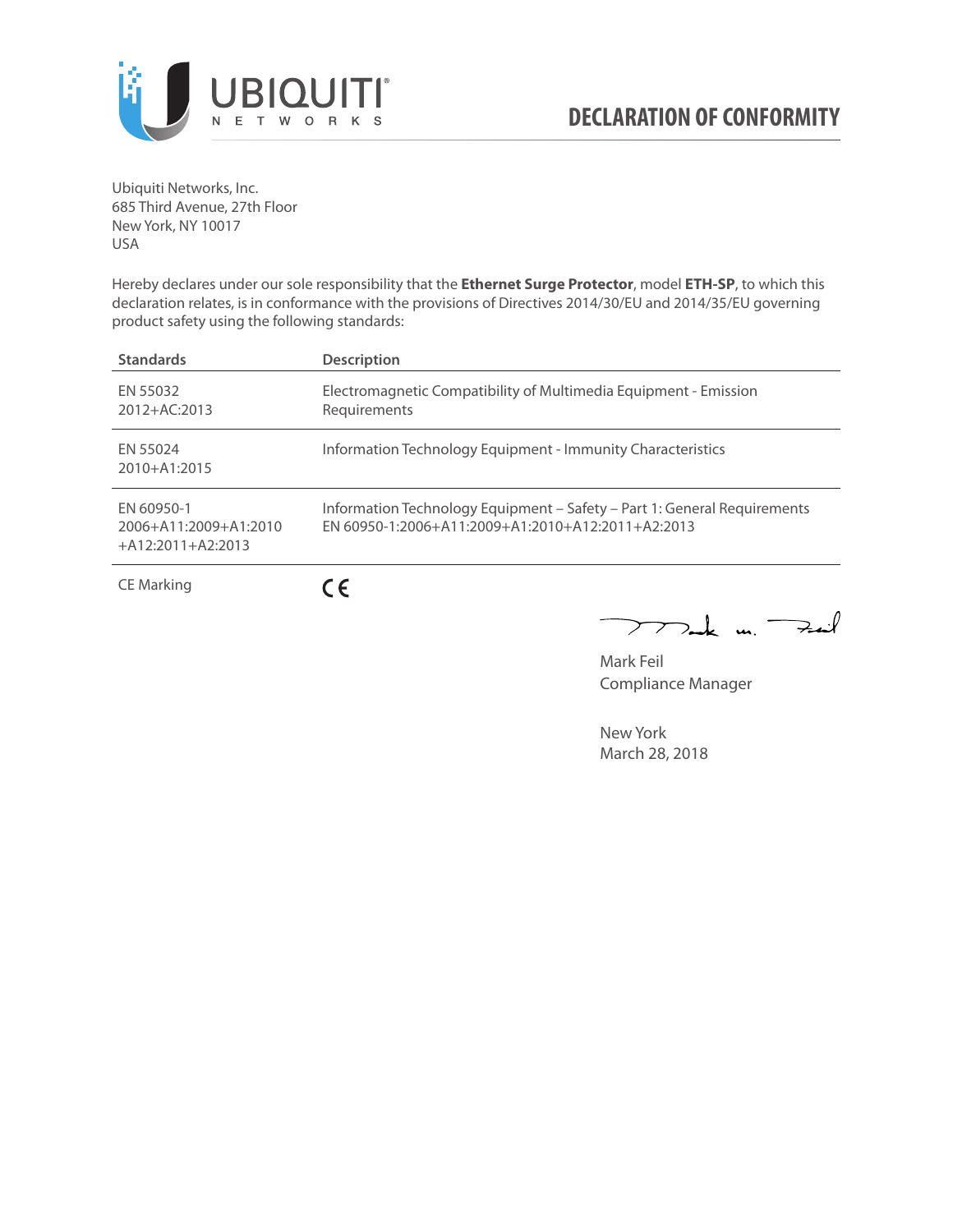

# **български** [Bulgarian]

С настоящото UBIQUITI NETWORKS декларира, че това устройство ETH-SP е в съответствие със съществените изисквания и други приложими разпоредби на Директиви 2014/30/ЕС, 2014/35/ЕС.

## **Hrvatski** [Croatian]

UBIQUITI NETWORKS ovim putem izjavljuje da je ovaj uređaj ETH-SP sukladan osnovnim zahtjevima i ostalim bitnim odredbama Direktiva 2014/30/EU, 2014/35/EU.

# **Čeština** [Czech]

UBIQUITI NETWORKS tímto prohlašuje, že toto ETH-SP zařízení, je ve shodě se základními požadavky a dalšími příslušnými ustanoveními směrnic 2014/30/EU, 2014/35/EU.

### **Dansk** [Danish]

Hermed, UBIQUITI NETWORKS, erklærer at denne ETH-SP enhed, er i overensstemmelse med de væsentlige krav og øvrige relevante krav i direktiver 2014/30/EU, 2014/35/EU.

### **Nederlands** [Dutch]

Hierbij verklaart UBIQUITI NETWORKS, dat deze ETH-SP apparaat, in overeenstemming is met de essentiële eisen en de andere relevante bepalingen van richtlijnen 2014/30/EU, 2014/35/EU.

### **English**

Hereby, UBIQUITI NETWORKS, declares that this ETH-SP device, is in compliance with the essential requirements and other relevant provisions of Directives 2014/30/EU, 2014/35/EU.

## **Eesti keel** [Estonian]

Käesolevaga UBIQUITI NETWORKS kinnitab, et antud ETH-SP seade, on vastavus olulistele nõuetele ja teistele asjakohastele sätetele direktiivide 2014/30/EL, 2014/35/EL.

## **Suomi** [Finnish]

Täten UBIQUITI NETWORKS vakuuttaa, että tämä ETH-SP laite, on yhdenmukainen olennaisten vaatimusten ja muiden sitä koskevien direktiivien 2014/30/EU, 2014/35/EU.

#### **Français** [French]

Par la présente UBIQUITI NETWORKS déclare que l'appareil ETH-SP, est conforme aux exigences essentielles et aux autres dispositions pertinentes des directives 2014/30/UE, 2014/35/UE.

## **Deutsch** [German]

Hiermit erklärt UBIQUITI NETWORKS, dass sich dieses ETH-SP Gerät, in Übereinstimmung mit den grundlegenden Anforderungen und den anderen relevanten Vorschriften der Richtlinien 2014/30/EU, 2014/35/EU befindet.

## **Ελληνικά** [Greek]

Δια του παρόντος, UBIQUITI NETWORKS, δηλώνει ότι αυτή η συσκευή ETH-SP, είναι σε συμμόρφωση με τις βασικές απαιτήσεις και τις λοιπές σχετικές διατάξεις των οδηγιών 2014/30/EE, 2014/35/EE.

## **Magyar** [Hungarian]

Ezennel UBIQUITI NETWORKS kijelenti, hogy ez a ETH-SP készülék megfelel az alapvető követelményeknek és más vonatkozó 2014/30/EU, 2014/35/EU irányelvek rendelkezéseit.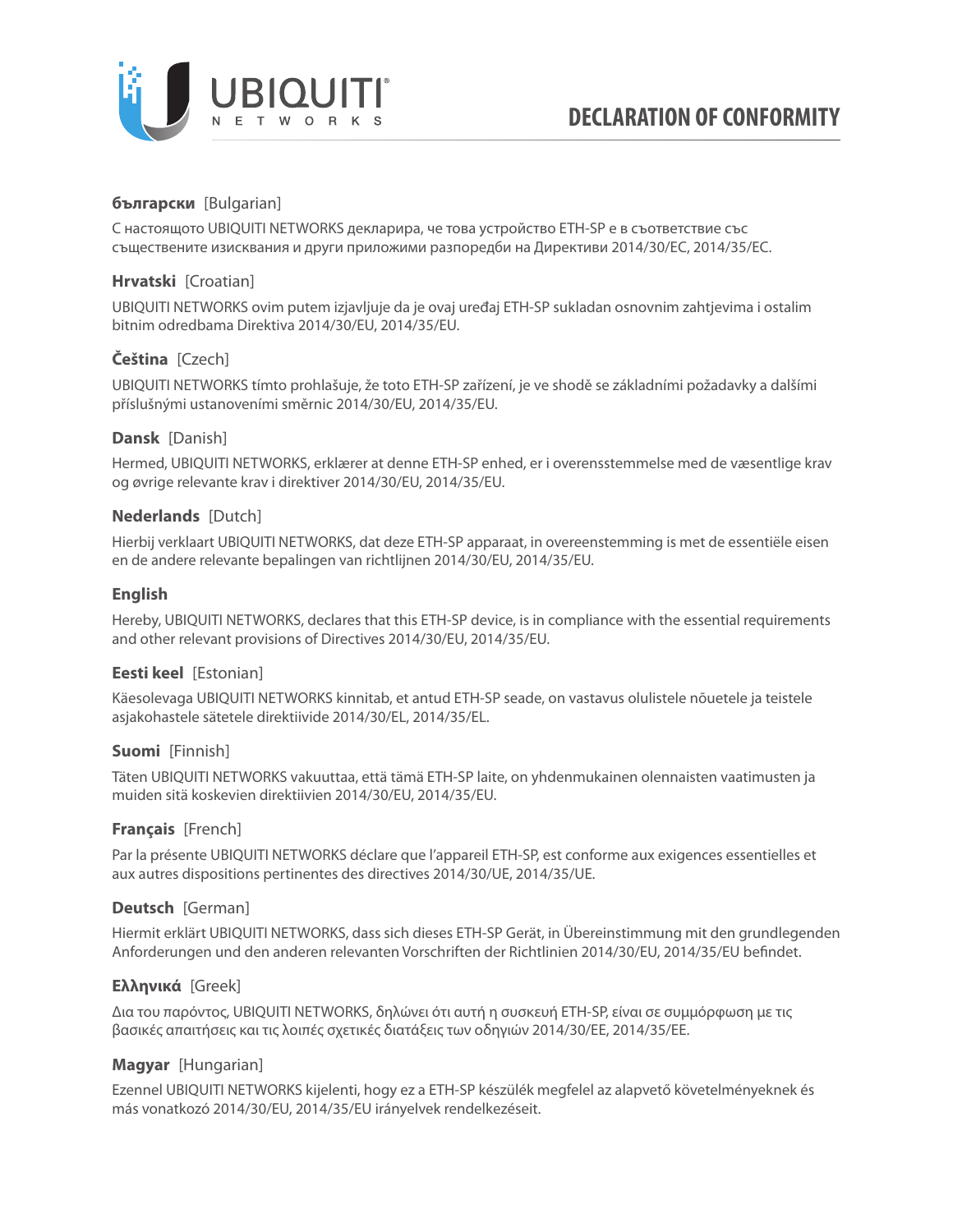

## **Íslenska** [Icelandic]

Hér, UBIQUITI NETWORKS, því yfir að þetta ETH-SP tæki er í samræmi við grunnkröfur og önnur viðeigandi ákvæði tilskipana 2014/30/ESB, 2014/35/ESB.

### **Italiano** [Italian]

Con la presente, UBIQUITI NETWORKS, dichiara che questo dispositivo ETH-SP, è conforme ai requisiti essenziali ed alle altre disposizioni pertinenti delle direttive 2014/30/UE, 2014/35/UE.

### **Latviešu valoda** [Latvian]

Ar šo, UBIQUITI NETWORKS, deklarē, ka ETH-SP ierīce, ir saskaņā ar būtiskajām prasībām un citiem attiecīgiem noteikumiem Direktīvās 2014/30/ES, 2014/35/ES.

### **Lietuvių kalba** [Lithuanian]

UBIQUITI NETWORKS deklaruoja, kad šis ETH-SP įrenginys atitinka esminius reikalavimus ir kitas 2014/30/ES, 2014/35/ES Direktyvų nuostatas.

#### **Malti** [Maltese]

Hawnhekk, UBIQUITI NETWORKS, tiddikjara li dan il-mezz ETH-SP huwa konformi mar-rekwiżiti essenzjali u dispożizzjonijiet rilevanti oħrajn ta 'Direttivi 2014/30/UE, 2014/35/UE.

### **Norsk** [Norwegian]

Herved UBIQUITI NETWORKS, erklærer at denne ETH-SP enheten, er i samsvar med de grunnleggende kravene og andre relevante bestemmelser i direktivene 2014/30/EU, 2014/35/EU.

## **Polski** [Polish]

Niniejszym, Ubiquiti Networks, oświadcza, że urządzenie ETH-SP, jest zgodny z zasadniczymi wymaganiami oraz pozostałymi stosownymi postanowieniami Dyrektyw 2014/30/UE, 2014/35/UE.

## **Português** [Portuguese]

UBIQUITI NETWORKS declara que este dispositivo ETH-SP, está conforme com os requisitos essenciais e outras disposições das Directivas 2014/30/UE, 2014/35/UE.

#### **Română** [Romanian]

Prin prezenta, UBIQUITI NETWORKS declară că acest dispozitiv ETH-SP este în conformitate cu cerințele esențiale și alte prevederi relevante ale Directivelor 2014/30/UE, 2014/35/UE.

## **Slovenčina** [Slovak]

Týmto UBIQUITI NETWORKS, prehlasuje, že toto ETH-SP zariadenie, je v súlade so základnými požiadavkami a ďalšími relevantnými ustanoveniami smernice 2014/30/EÚ, 2014/35/EÚ.

#### **Slovenščina** [Slovenian]

Družba UBIQUITI NETWORKS izjavlja, da je naprava ETH-SP v skladu z obveznimi zahtevami in drugimi ustreznimi določbami direktiv 2014/30/EU in 2014/35/EU.

## **Español** [Spanish]

Por medio de la presente UBIQUITI NETWORKS declara que este dispositivo ETH-SP, cumple con los requisitos esenciales y cualesquiera otras disposiciones aplicables o exigibles de las Directivas 2014/30/UE, 2014/35/UE.